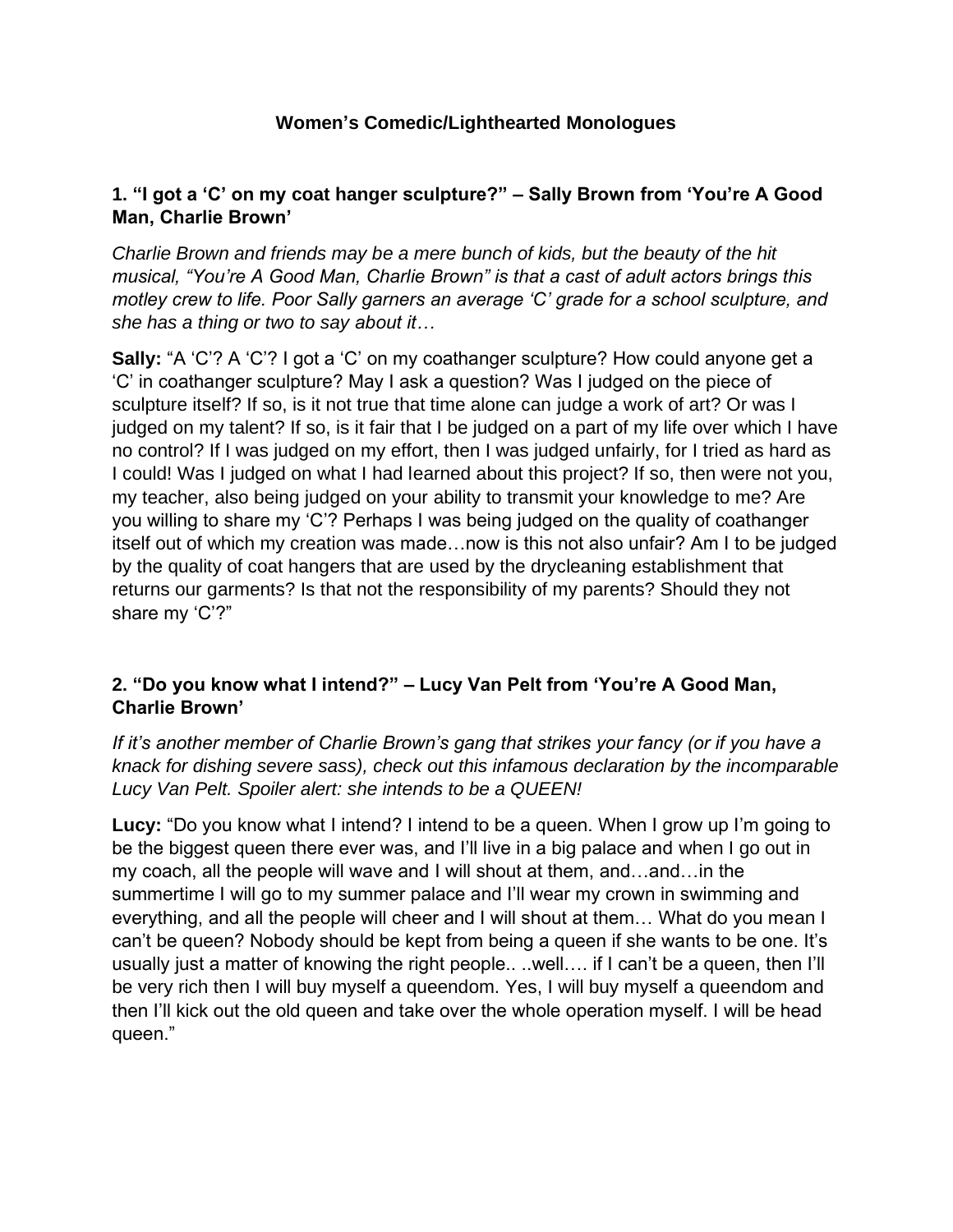## **3. Rather Be A Man**

*Kim is so fed up with men approaching her with their one liners. In this comedy monologue, she talks to one of her good friends about the annoying men she randomly tolerates.*

**KIM**: I don't know what it is with me lately but I just get so UGH! when guys come up to me, with their cheesy lines, *(imitating guy)* "Hey, you have such a beautiful smile" or "Can I just tell you that you are so beautiful". Ugh! It disgusts me. I mean, who the hell does this guy or that guy think he is to give me such compliments? What gives him the right? I don't do anything to give off any kind of interest whatsoever, I completely look the other way when I see eye contact happening and they STILL come over thinking they're so suave and it's simply repulsive. You know what I'm saying?? What does a girl have to do these days? Maybe if I just vomited on myself the guy would walk the other way but I bet even then, I'd get, "The way you vomit on yourself is just so, so delightful."

…All I want is to be left alone. I have a man, I love my man and I do my best to be polite but the irritation and the cheesy lines are getting to be too much. Guys are blind, they really are, OBLIVIOUS to when a girl is not interested. There are days when I'd rather be a man.

## **4. Fungus Among Us**

*In this serio-comedic monologue piece, ALEXA has had it with her roommate for never cleaning up after her leftovers in the refrigerator.*

**ALEXA:** Just once I would like to see you clean out the refrigerator Mara. Unbelievable! You think you would have some freaking decency. Why do I always have to do it?! It's like you don't care. You simply don't care if we have people over and they look into our fridge! It's disgusting. Just *once* I would like to see you clean out the refrigerator. YOU'RE the one who spills the ice tea or the soda! YOU'RE the one that loves keeping food wrapped up until it becomes moldy!

Are you waiting for it to get up and walk itself out of the refrigerator? Are you? Really? Am I the only one responsible enough to take a minute out of my day and clean up once and awhile?

#### *(pulling "items" out of the refrigerator)*

Look at this stuff. Look at this! Macaroni and Cheese that has been in here three Macaroni and Cheeses ago! No wonder we don't have enough bowls and dishes! No wonder! Look at this Mara, a dish of left over chinese food that has all kinds of yellow, blue, green and white mold on it! Beautiful! That looks appetizing. Oh wait! What about this?! Look at this Mara, some left over chicken fingers from, God, must be six months ago at least.

*(she smells the food and GAGS)*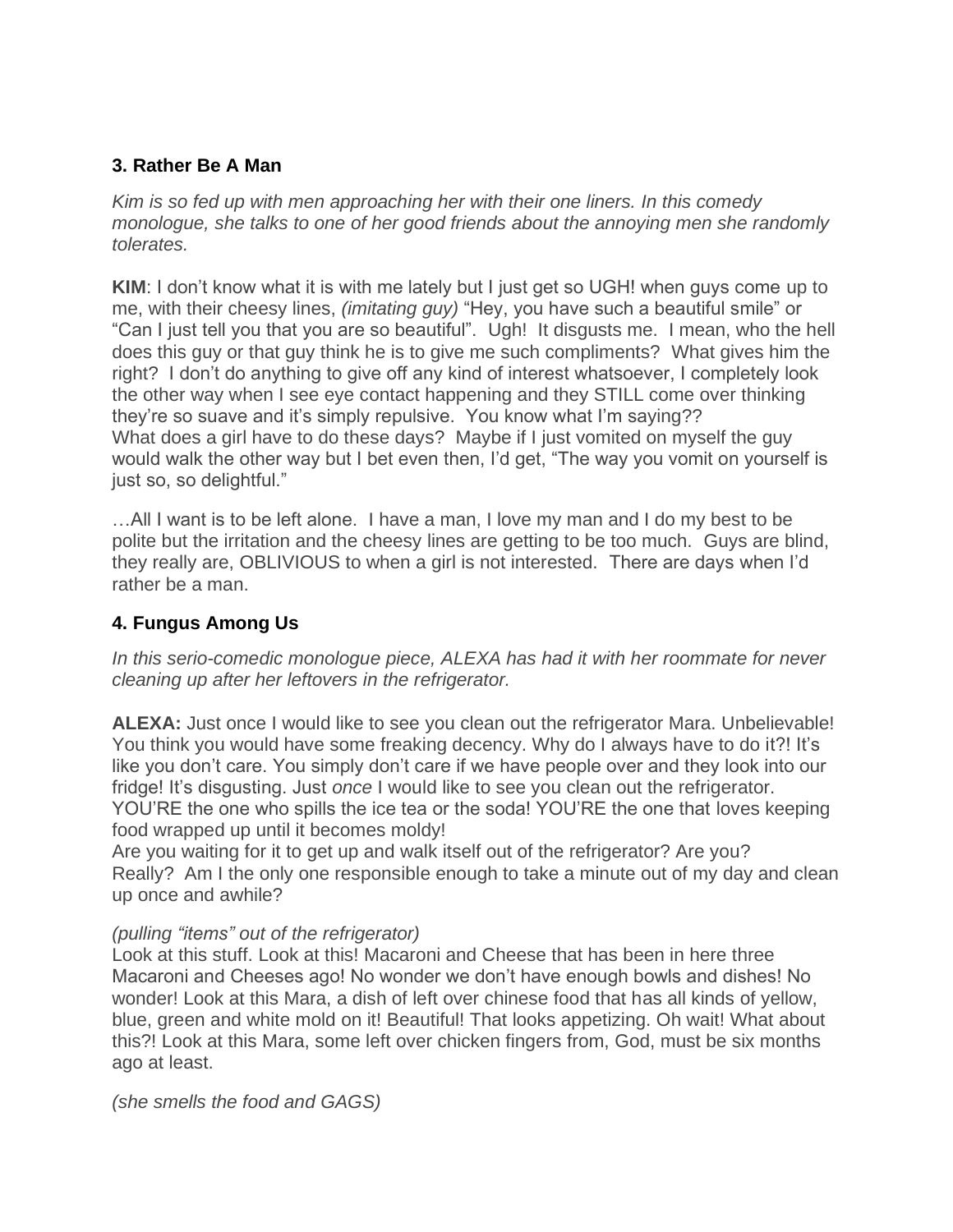You have got to be kidding me, right? I am NOT cleaning it up this time. YOU CAN! You can clean it all up and wash out the refrigerator, actually, SCRUB the inside of the refrigerator from God only knows what else because I just had my nails done and I am NOT ruining them!

*(storms out of the room)*

#### **5. "So, the day after I turned 18…" – Val Clarke from 'A Chorus Line'**

*Chances are, you and Val have at least one thing in common: you're familiar with the trials and tribulations of auditioning. This witty monologue, from the acclaimed musical, 'A Chorus Line,' denotes one dancer's darkly comedic journey to the Broadway stage.*

"So, the day after I turned 18, I kissed the folks goodbye, got on a Trailways bus – and headed for the big bad apple. Cause I wanted to be a Rockette. Oh, yeah, let's get one thing straight. See, I never heard about "The Red Shoes," I never saw "The Red Shoes," I didn't give a crap about "The Red Shoes." I decided to be a Rockette because this girl in my hometown – Louella Heiner – had actually gotten out and made it in New York. And she was a Rockette. Well, she came home one Christmas to visit, and they gave her a parade. A goddamn parade! I twirled a friggin' baton for two hours in the rain. Unfortunately, though, she got knocked up over Christmas. Merry Christmas – and never made it back to Radio City. That was my plan. New York, New York. Except I had one minor problem. See, I was ugly as sin. I was ugly, skinny, homely, unattractive and flat as a pancake. Get the picture? Anyway, I got off this bus in my little white shoes, my little white tights, little white dress, my little ugly face, and my long blonde hair – which was natural then. I looked like a friggin' nurse! I had 87 dollars in my pocket and seven years of tap and acrobatics. I could do a hundred and eighty degree split and come up tapping the Morse Code. Well, with that kind of talent I figured the Mayor would be waiting for me at Port Authority. Wrong! I had to wait 6 months for an audition. Well, finally the big day came. I showed up at the Music Hall with my red patent leather tap shoes. And I did my little tap routine. And this man said to me: Can you do fankicks? – Well, sure I could do terrific fankicks. But they weren't good enough. Of course, what he was trying to tell me was…it was the way I looked, not the fankicks. So I said: Screw you, Radio City and the Rockettes! I'm gonna make it on Broadway!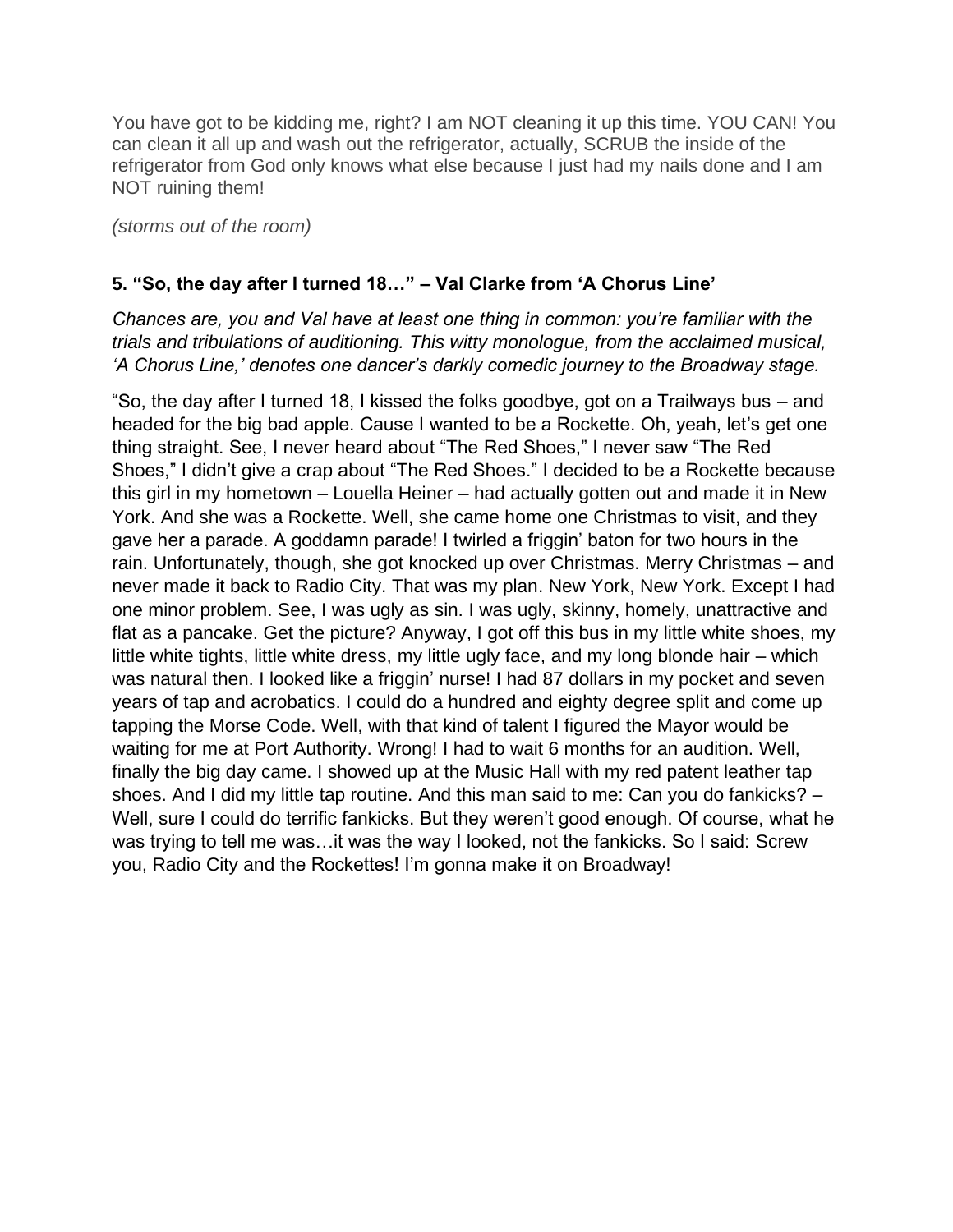# **6. Dog Anxiety**

*In Dog Anxiety, Zara stops over her neighbors in her apartment complex building. She tells her about the terrible dog she's been babysitting.*

**ZARA**: She asks me to watch her puppy, Oscar. I say sure, I mean, how bad could it be to watch an innocent, harmless, cute little puppy? Right? Right? WRONG! It was a nightmare if there ever was one. Look at me! Do you see the bags under my eyes? I look like I went twelve rounds with Muhammad Ali. I look horrible! She tells me, like it's noooooo big deal. She says, "Zara would you mind watching my puppy for me for three days?" I said, "Sure, no problem." No problem!

This dog has NOT stopped barking his tiny sqeaky voice, (imitates dog) Maar, Maaar,Maaaaaaaaaaaaaaaar! Didn't stop barking for the entire night. Maaar, Maaar, Maaaaaaaaaaaaaar! Like a wolf howling in the night. Kept me up! I tossed and turned and tossed and turned some more. I felt like a 1980's break dancer.

Finally it's time to go to work. I was actually excited to go to work for once in my life. Work was somehow a better option than staying home with Maar, Maaar, MAAAAAAAAAAAAR!!

But guess what?! When I stepped foot into my kitchen, I found myself sliiiiiiiiiiiiiiiiding alllllllll the waaaaaaaaaaaay ACROSS the kitchen and FLAT DEAD ON MY BACK! I have bruises the size of boulders…DOG PEE PEE.

*Smiles sarcastically.* Yeah, huh.

*Nodding her head up and down. She waves her arms and sips more of her energy drink.*

It's messed up! The dog is messed up! Cheryl is sooooo messed up for suckering me into watching her, her, her, her, her, I can't think of any more insults for that, that, that, that…AAAAAHHHH! I've had it.

SO, I'm going to shut up now before I find myself passed out in a hospital from dog anxiety.